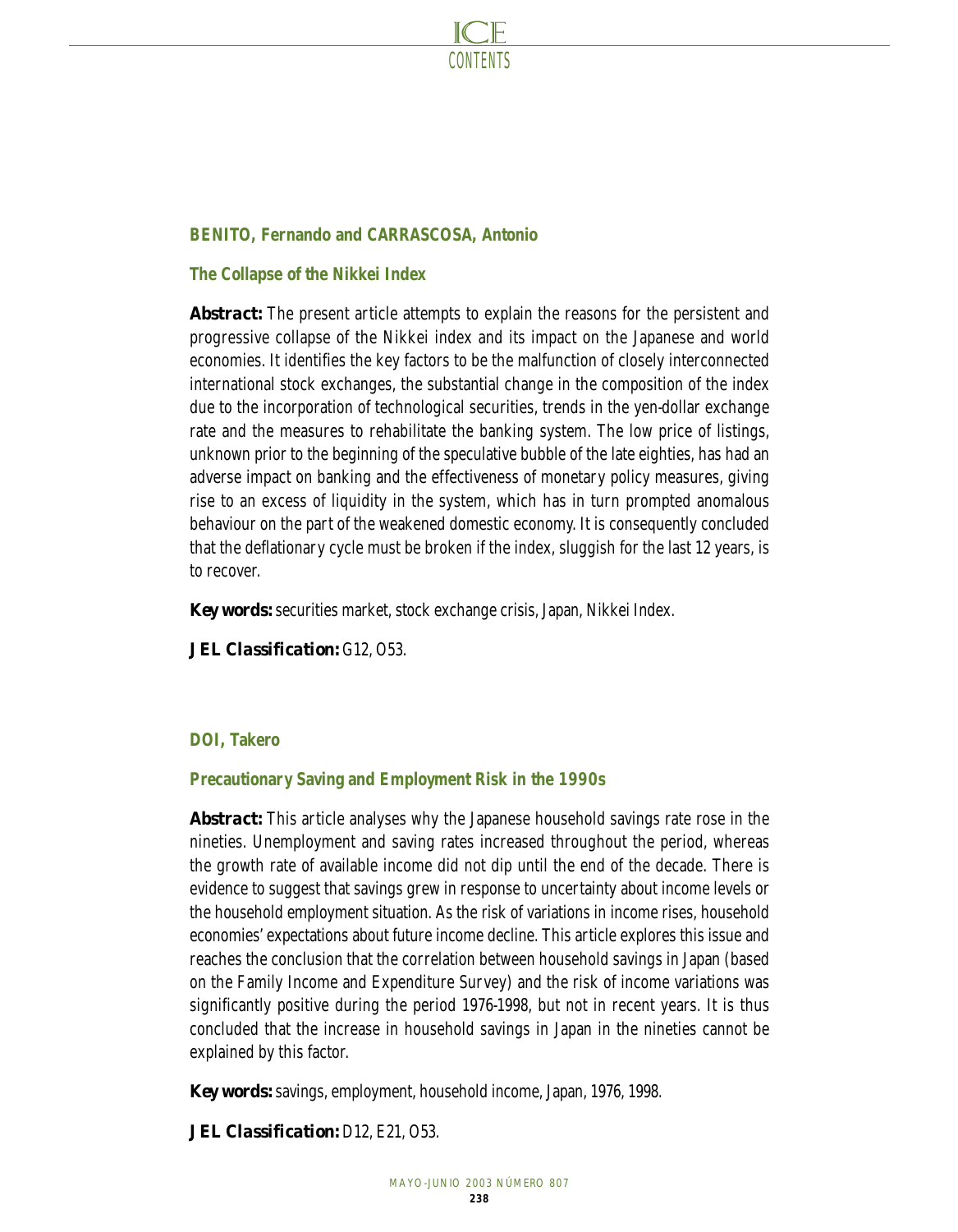

# **HORIUCHI, Aikyoshi**

# **A Bank Crisis in a Bank-centered Financial System. The Japanese Experience since the 1990s**

*Abstract:* In the early nineties Japan began to feel the effects of a banking crisis from which it has still not recovered. The author of this article addresses the question of why the problem of non-performing loans has persisted for such a long time in Japan and why the Japanese government was unable to re-establish banking stability swiftly. He explores this question with an analysis of the Japanese financial system, characterised by the close links between banks and their commercial customers that diminishes the role of capital markets. He studies the advantages and drawbacks to this system, the role it has played in the years of crisis and its inter-relationship with government policy.

*Key words:* financial system, financial institutions, financial crisis, bankruptcy, Japan.

*JEL Classification:* G21, G28, G33, O53.

# **IWATA, Kazumasa**

# **China and Combating Deflation in Japan**

*Abstract:* This article focuses on the deflation problem presently afflicting Japan. A presentation of the opinions expressed by the US Federal reserve on the subject is followed by a review of the theory that explains this deflationary situation on the grounds of the «equalisation of the cost of production factors» in Japan to those prevailing in other countries, in particular China. Both historical patterns and the present situation are reviewed in this regard, and attention is drawn to the need for structural readjustment in the production sector. Finally, emphasis is placed on the importance of taking account of the lessons that can be learnt from deflationary experiences in other countries in the thirties, specifically Sweden, the United States and Japan itself, and the measures adopted at the time.

*Key words:* deflation, price stabilization, IS curve, LM curve, Japan, China.

*JEL Classification:* E31, O53.

# **KOLL, Jesper**

# **Embracing Deflation. Lessons from Japan and the Threat of a Federal Reserve Bank Inflation Regime Forcing more Global Deflation**

*Abstract:* Considering deflation to be a threat currently hanging over all the world's economies, the author of this article first studies the different anti-deflationary measures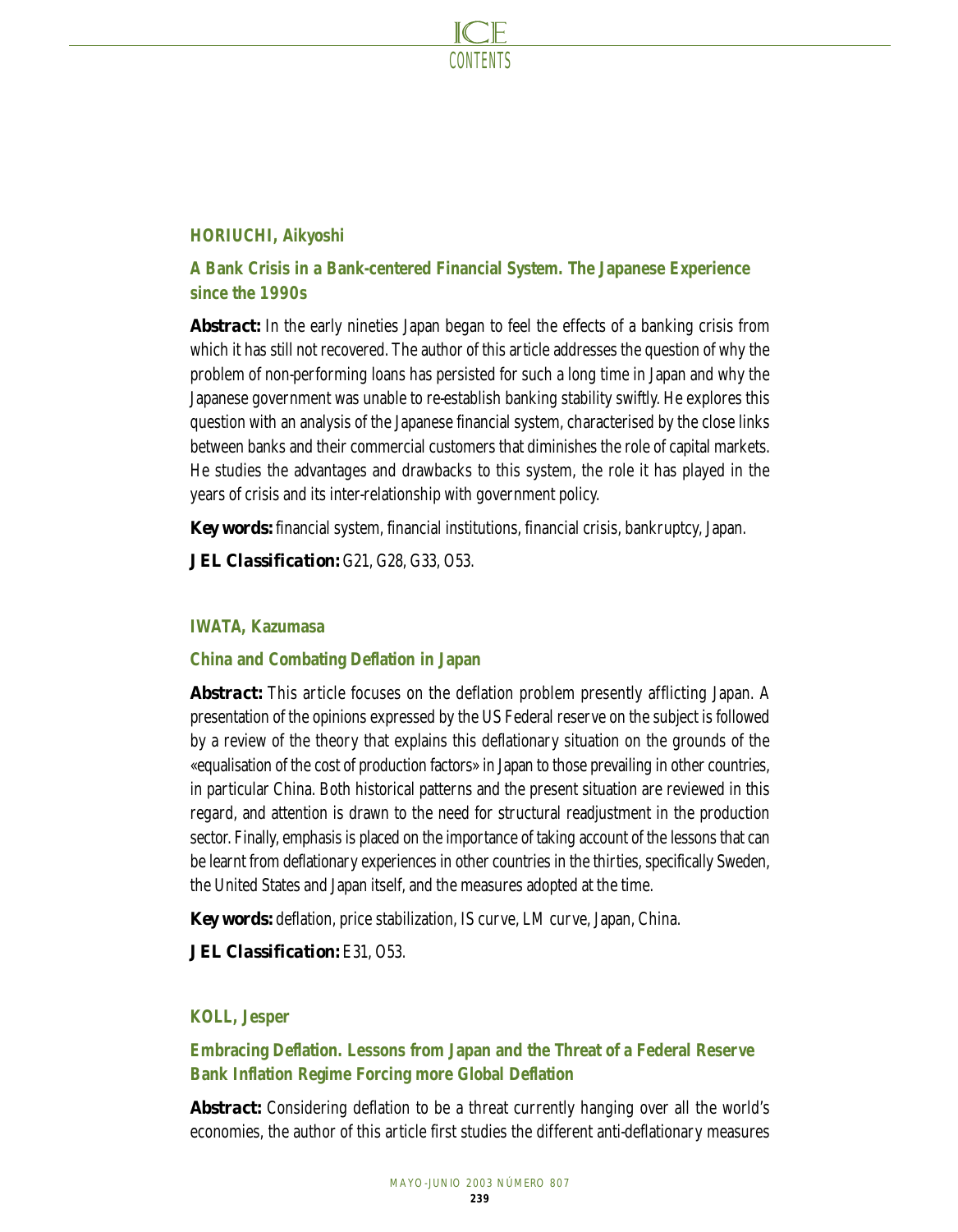

adopted in Japan in recent years, considering this country to be a «global deflation pioneer». He then proposes a series of measures which, in his opinion, should be adopted by Japanese authorities, and finalises by including an analysis of future trends in the United States economy, the foreseeable measures to be adopted by the Federal Reserve to combat deflation and the impact that they may have on the rest of the world.

*Key words:* deflation, antidepressive policy, reactivation policy, Japan, United States.

*JEL Classification:* E31, E58, O51, O53.

# **KWAN, Chi Hung**

# **Overcoming Japan's** «**China Syndrome**»

*Abstract:* In this article the author poses the question of whether the rapid growth of the Chinese economy actually represents a threat to Japan. In his reply, he begins by analysing China's recent economic growth, comparing it to patterns in neighbouring countries under similar circumstances and the situation prevailing in Japan itself in the sixties, as well as the economic relations between China and the major developed countries. He concludes that the economies of the two countries do not compete with, but rather complement one another and that Japan is better served with opulent and peaceful than poor and unstable neighbours.

*Key words:* economic development, international trade, Japan, China.

*JEL Classification:* F14, O53.

# **NOGUCHI, Yukio**

# **Japan's Nineteen Forties Economic System: Crisis and Reform**

*Abstract:* In this paper the author first describes the economic system that has been in place in Japan since the forties, which he calls «socialism segregated by barriers». He goes on to analyse the problems encountered by this system to adapt to the changes taking place in today's economy, reviews the consequences of these rigidities and stresses the need for in-depth reform of the way companies operate, are financed and assume risks, as well as the mechanisms to surmount the crisis. In his opinion, without such structural reforms, Japan's economy will not be able to overcome its difficulties.

*Key words:* economic systems, entreprise reform, financial reform, Japan.

*JEL Classification:* G32, L20, O53.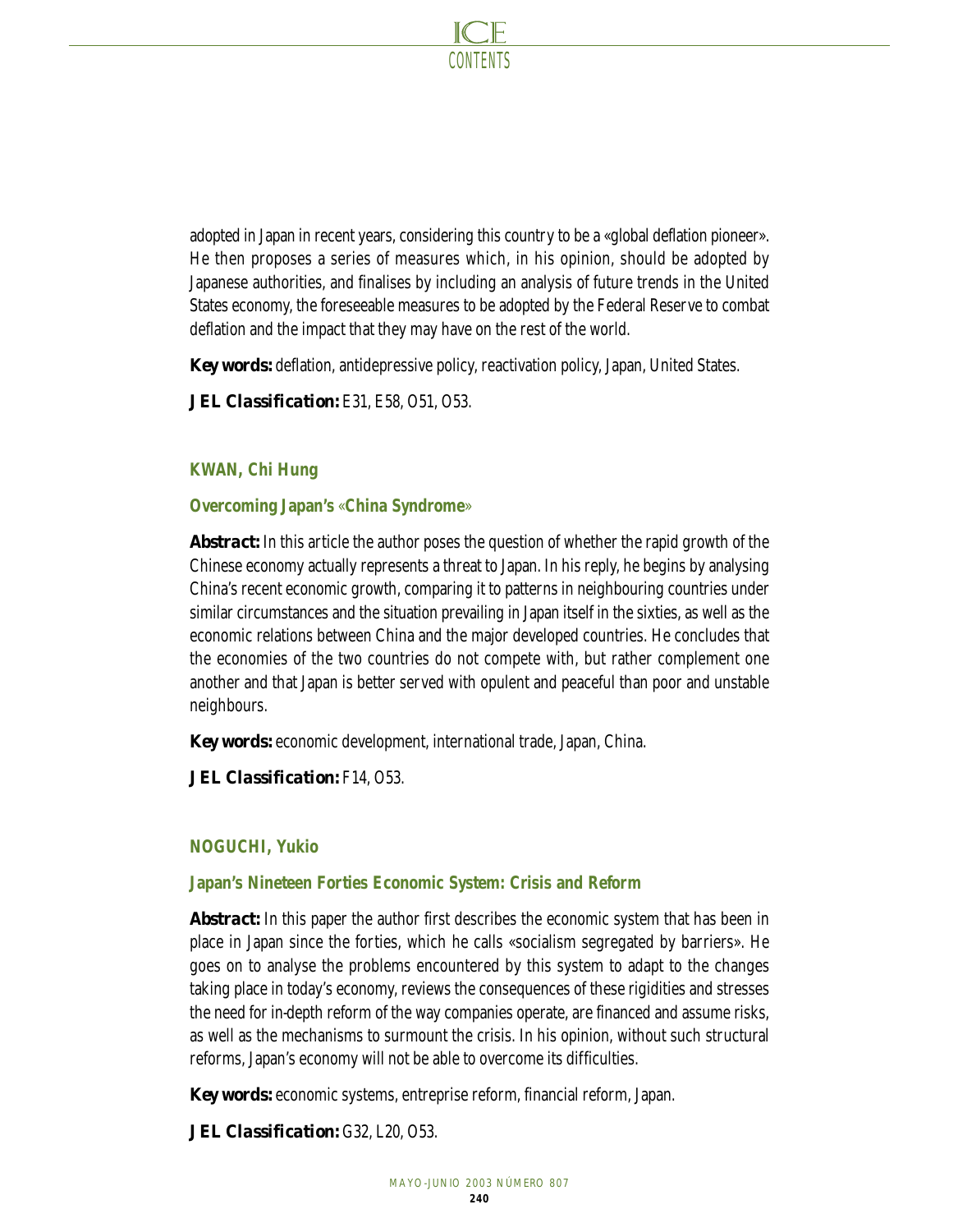

# **OKINA, Kunio and SHIRATSUKA, Shigenori**

# **Is It a Case for Inflation Targeting?: Japan's Experience of Asset Price Bubbles**

*Abstract:* Japan's economy has experienced an extremely large swing against the backdrop of the emergence, expansion, and bursting of asset price bubbles. After the bursting of asset price bubbles in the early 1990s, the trend growth rate of Japan's economy shifted downward and low growth continued during the 1990s. In the meantime, the Bank of Japan (hereafter, BOJ) eased monetary conditions considerably and revisited a long forgotten situation not experienced since the 1930s, namely, a liquidity trap. In this paper, we examine Japan's monetary policy in the following three phases in turn. The first is when asset price bubbles were generated, the second the bursting of these bubbles and subsequent adjustment, and the third when the economy faced a liquidity trap.

*Key words:* monetary policy, inflation, price stabilization, monetary stability, Japan.

*JEL Classification:* E52, E64, O53.

# **SUZUKI, Hitoshi and ONO, Koichi**

# **Medium-term Economic Forecasts for Japan**

*Abstract:* This article presents a series of forecasts for the Japanese economy in the period 2002-2008, computed with the help of an economic model developed by the Daiwa Institute of Research. The analysis focuses on adjustments undertaken in the private sector over the last ten years, while also discussing different features of the structural reforms proposed by the Koizumi Administration. These proposals focus primarily on the public sector, with the ultimate aim of eliminating the public deficit by the decade beginning in 2010. In the authors' opinion, the private sector has proved able to adjust to change and blanket generalisations to the effect that Japanese industry is losing ground both at home and abroad cannot be sustained. They also feel that future economic results will depend largely on the way beneficial factors are turned to advantage and how the unfavourable ones are dealt with.

*Key words:* economic forecasts, structural reform, economic adjustment, economic situation, Japan, 2002-2008.

*JEL Classification:* O53.

# **WATANABE, Hiroyasu**

# **Fiscal Reform and Japanese Economy**

*Abstract:* This article discusses the reasons why tax reform is indispensable in Japan. With respect to how such a reform should be implemented, the author believes that each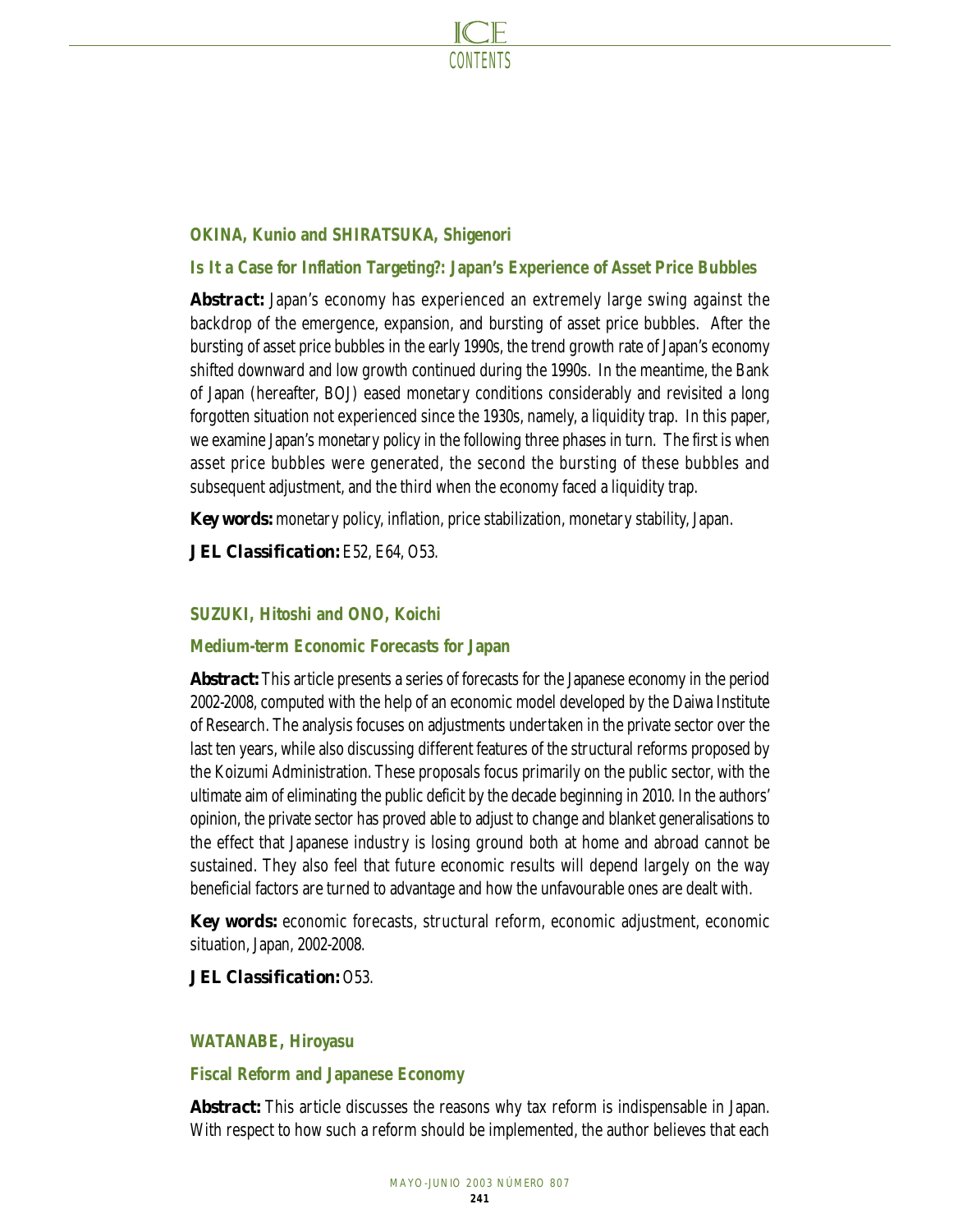

category of expenditure should be thoroughly reviewed, since it would be advisable to first cut expenses and then increase the tax burden as little as possible. The aim of such tax reforms would be to eliminate the primary deficit by 2010 to keep the ratio of the national debt to GDP from growing. The article concludes with an analysis of the possible effects of reform, which are compared to those recorded in the nineties.

*Key words:* tax reform, public deficit, deflation, treasury bonds, Japan.

*JEL Classification:* E31, E62, H62, H63.

# **YAMADA, Hisashi and ISHIKAWA, Makoto**

**The Meaning of the Sharp Fall in the Current Account Surplus: Resolving Japan's High Cost Structures and Preventing an «Undesirable» Fall in the Current Account Surplus**

*Abstract:* The current account surplus in Japan's balance of payments has fallen drastically in the last five years, due primarily to the decline in the country's trade surplus. Some authors find this to be beneficial, considering that it can have a favourable impact on Japanese industrial exports and overall economic growth, as well as additional benefits. Others, on the contrary, believe that the existence of such smaller surpluses is indicative of a loss of export competitiveness and, therefore, a hollowing-out of the nation's industry. This article discusses the two positions and reports on a simulation performed to determine the effect that the absence of a surplus in the balance of trade would have on the Japanese economy.

*Key words:* balance of payments, balance of trade, trade surplus, simulation model, Japan.

*JEL Classification:* F13, F14, O53.

# **YAMAMOTO, Tadashi**

#### **What Diagnosis for Declining Land Prices?**

*Abstract:* The present article analyses the reasons for the decline in land prices in Japan, highlighting the differences observed when attributed use and location are considered. The structural factors that prompted this situation are identified and measures are discussed that could be adopted to halt the slide, which is having an adverse effect on the Japanese economy and lies at the root of the deflationary crisis that has been afflicting the country for the past eleven years.

*Key words:* land prices, land use, deflation, Japan.

*JEL Classification:* O53, Q15.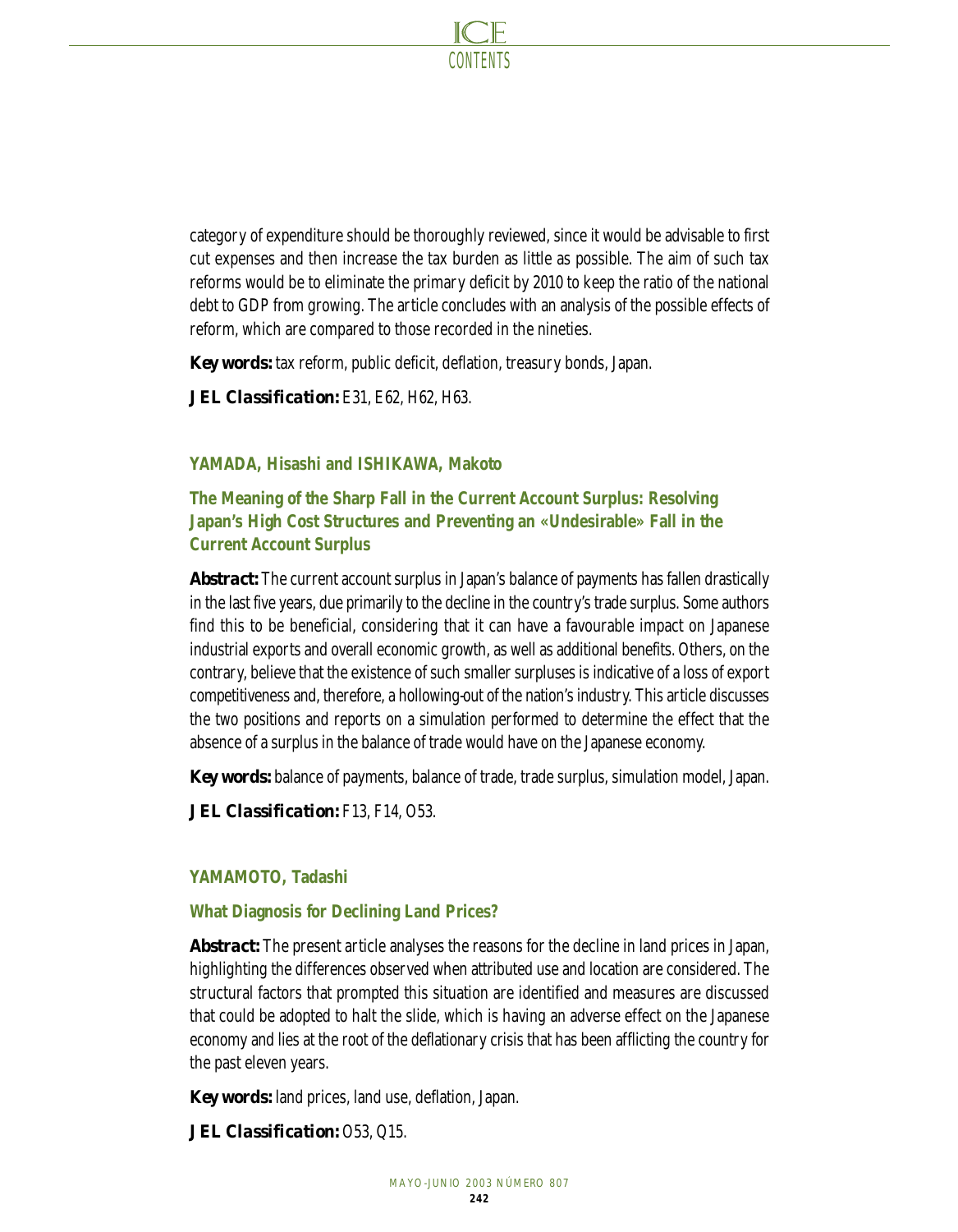$\mathbb{I}$   $\mathbb{I}$   $\mathbb{I}$   $\mathbb{I}$   $\mathbb{I}$   $\mathbb{I}$ INFORMACION COMERCIAL ESPAÑOLA CUADERNOS ECONOMICOS Ultimos números publicados: 51.–Mercado de trabajo y ciclo económico. 52.–Economía de las organizaciones. 53.–Mercados y tipos de cambio. 54.–Economía experimental. 55.–Especificación y evaluación de modelos econométricos (I). 56.–Especificación y evaluación de modelos econométricos (II). 57.–Política de defensa de la competencia. 58.–Las fuentes del crecimiento. 59.–Integración económica. 60.–Juegos dinámicos. 61.–Distribución de la renta y crecimiento económico. 62.–La Nueva Economía Política. 63.–Aspectos del mercado de trabajo español. 64.–Crisis y reformas de los sistemas de Seguridad Social: Temas a debate (I). 65.–Crisis y reformas de los sistemas de Seguridad Social: Temas a debate (II). 66.–Microeconometría y conducta: Aplicaciones para el caso español. Información y venta: Paseo de la Castellana, 162-vestíbulo 28071 Madrid Teléf. 91 349 36 47 Suscripción anual:  $15 \in$